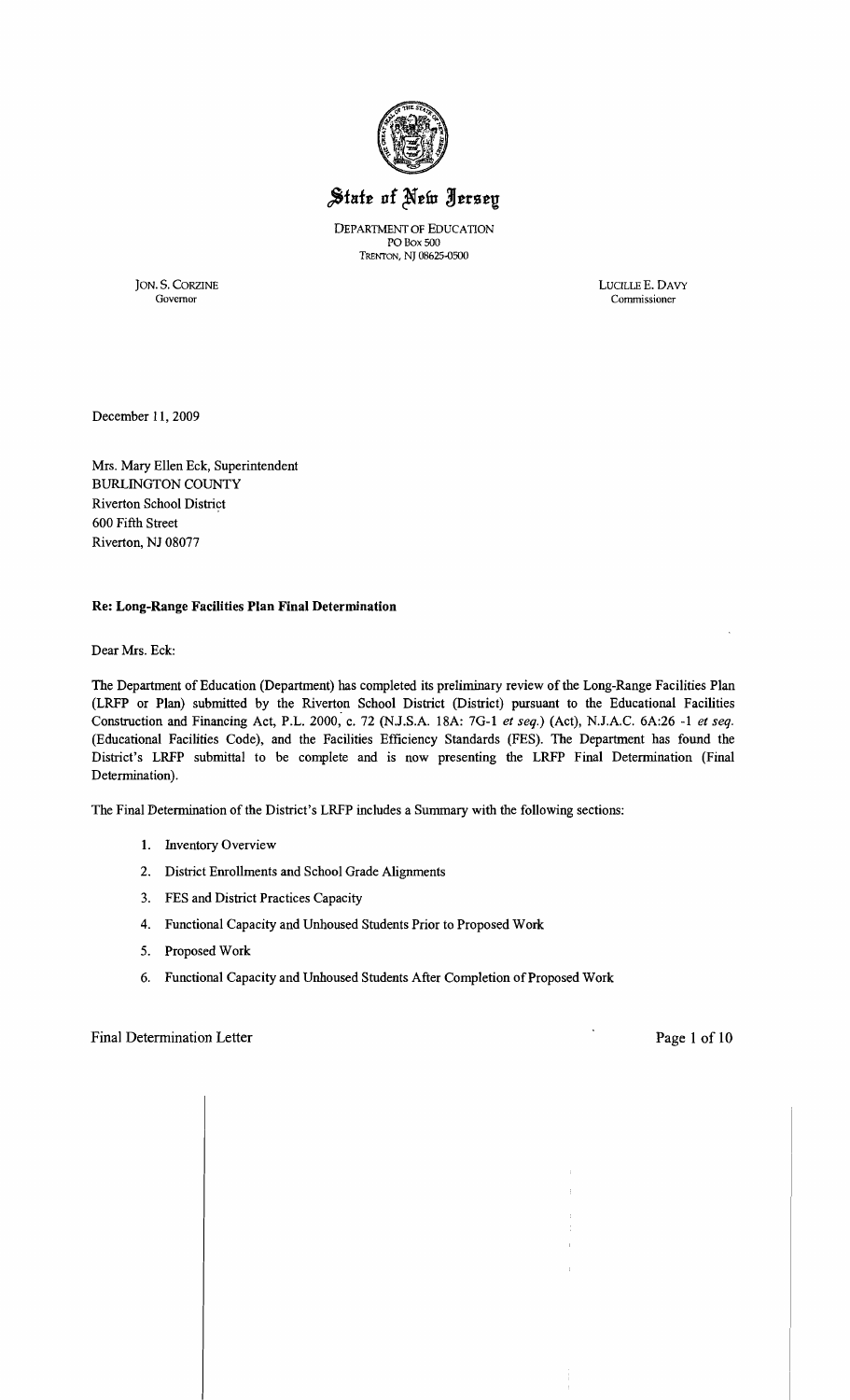## 7. Proposed Room Inventories and the Facilities Efficiency Standards

Major LRFP approval issues include the adequacy of the LRFP's proposed emollments, school capacities, and educational spaces. Approval of the LRFP, and any projects and costs listed therein, does not imply approval of an individual school facilities project or its corresponding costs and eligibility for State support under the Act. Similarly, approval of the LRFP does not imply approval of portions of the Plan that are inconsistent with the Department's FES and proposed building demolition or replacement. Determination of preliminary eligible costs and final eligible costs will be made at the time of the approval of a particular school facilities project pursuant to N.J.S.A. 18A:7G-5. The District must submit a feasibility study as part of the school facilities project approval process, pursuant to NJ.S.A. 18A:7G-7b, to support proposed building demolition or replacement. The feasibility study should demonstrate that a building might pose a risk to the safety of the occupants after rehabilitation or that rehabilitation is not cost-effective.

Following the approval of the LRFP, the District may submit an amendment to the approved LRFP for Department review. Unless and until an amendment to the LRFP is submitted to and approved by the Commissioner of the Department pursuant to NJ.S.A. 18A:7G-4(c), the approved LRFP shall remain in effect. The District may proceed with the implementation of school facilities projects that are consistent with the approved LRFP whether or not the school facilities project contains square footage that may be ineligible for State support.

We trust that this document will adequately explain the Final Determination and allow the District to move forward with the initiation of projects within its LRFP. Please contact H. Lyle Jones, Manager at the Office of School Facilities at (609) 943-5452 with any questions or concerns that you may have.

Sincerely,

Juille Early

Lucille E. Davy Commissioner

Enclosure

c: John Hart, Chief of Staff

Dr. Lester W. Richens, Burlington County, Executive County Superintendent Bernard E. Piaia, Director, School Facilities, Office of the Chief of Staff Susan Kutner, Director, Policy and Planning, School Facilities, Office of the Chief of Staff H. Lyle Jones, Manager, School Facilities, Office of the Chief of Staff

 $\mathbf{+}$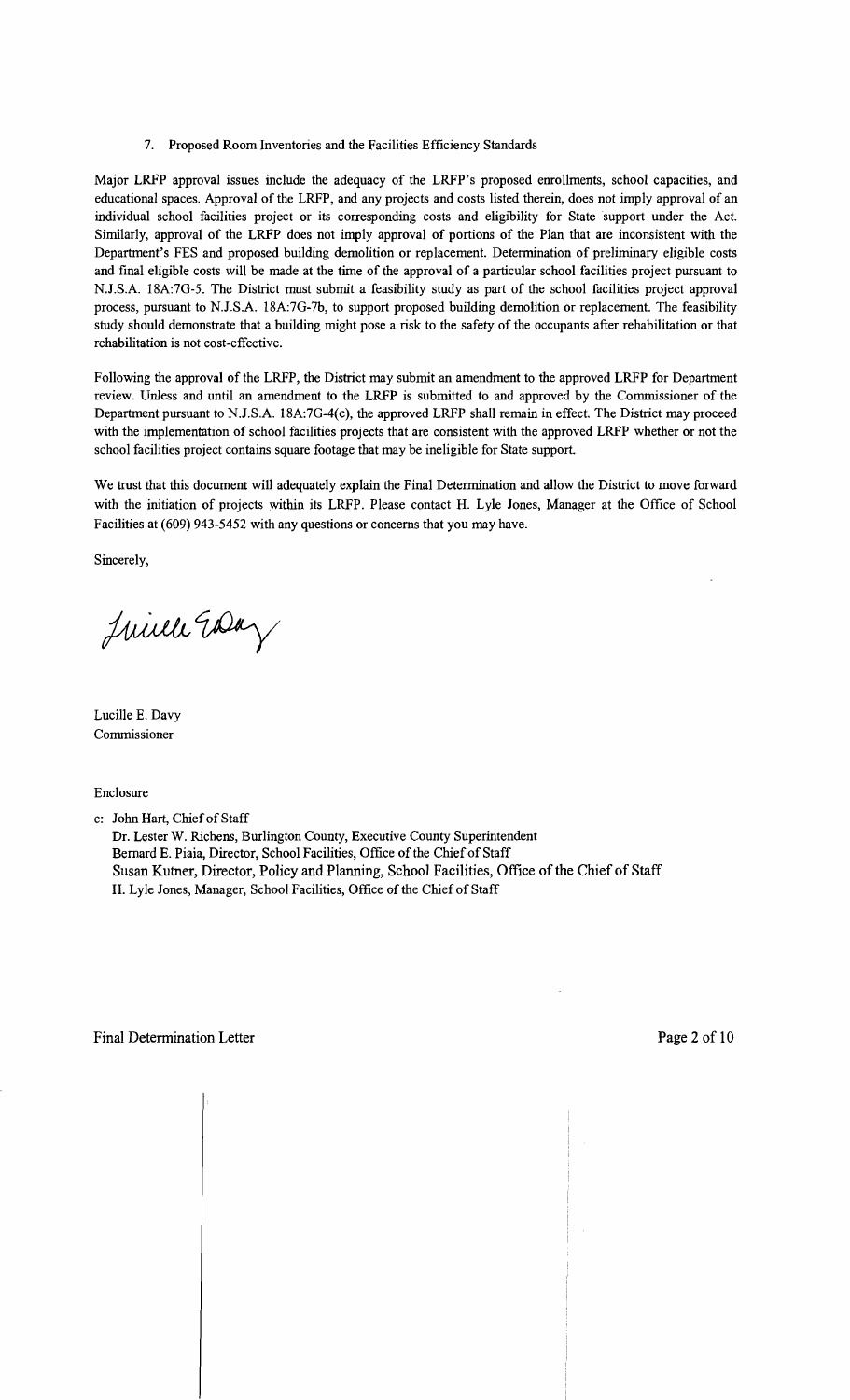## LONG-RANGE FACILITIES PLAN

## **Final Determination Summary**

#### Riverton School District

The Department of Education (Department) has completed its review of the Long-Range Facilities Plan (LRFP or Plan) submitted by the Riverton School District (District) pursuant to the Educational Facilities Construction and Financing Act, P.L. 2000, c.72 (N.J.S.A. 18A:7G-1 *et seq.*) (Act), N.J.A.C. 6A:26-1 et seq. (Educational Facilities Code), and the Facilities Efficiency Standards (FES).

This is the Department's Final Determination Summary (Summary) of the LRFP. The Summary is based on the standards set forth in the Act, the Educational Facilities Code, the FES, District entered data in the LRFP and Project Application and Tracking System (LRFP website), and District supplied supporting documentation. The Summary consists of seven sections. The referenced reports in *italic* text are standard LRFP reports available on the Department's LRFP website.

## 1. Inventory Overview

The District provides services for students in grades PK, K-5, 6-8. The predominant existing school grade configuration is K-5. The predominant proposed school grade configuration is K-5. The District is classified as "Iunder 55" district for funding purposes.

The District identified existing and proposed schools, sites, buildings, playgrounds, playfields, and parking lots in its LRFP. The total number of existing and proposed district-owned or leased schools, sites, and buildings are listed in Table 1. A detailed description of each asset can be found in the LRFP website report titled *"Site Asset Inventory Report. "* 

|                                                      | <b>Existing</b> | Proposed |
|------------------------------------------------------|-----------------|----------|
| Sites:                                               |                 |          |
| <b>Total Number of Sites</b>                         |                 |          |
| Number of Sites with no Buildings                    |                 | 0        |
| Number of Sites with no Instructional Buildings      |                 |          |
| <b>Schools and Buildings:</b>                        |                 |          |
| <b>Total Number of Schools</b>                       |                 |          |
| <b>Total Number of Instructional Buildings</b>       |                 |          |
| Total Number of Administrative and Utility Buildings |                 |          |
| <b>Total Number of Athletic Facilities</b>           |                 |          |
| <b>Total Number of Parking Facilities</b>            |                 |          |
| <b>Total Number of Temporary Facilities</b>          |                 |          |

#### Table 1: Inventory Summary

As directed by the Department, incomplete school facilities projects that have project approval from the Department are represented as "existing" in the Plan. District schools with incomplete approved projects that include new construction or the reconfiguration of existing program space are as follows:  $n/a$ .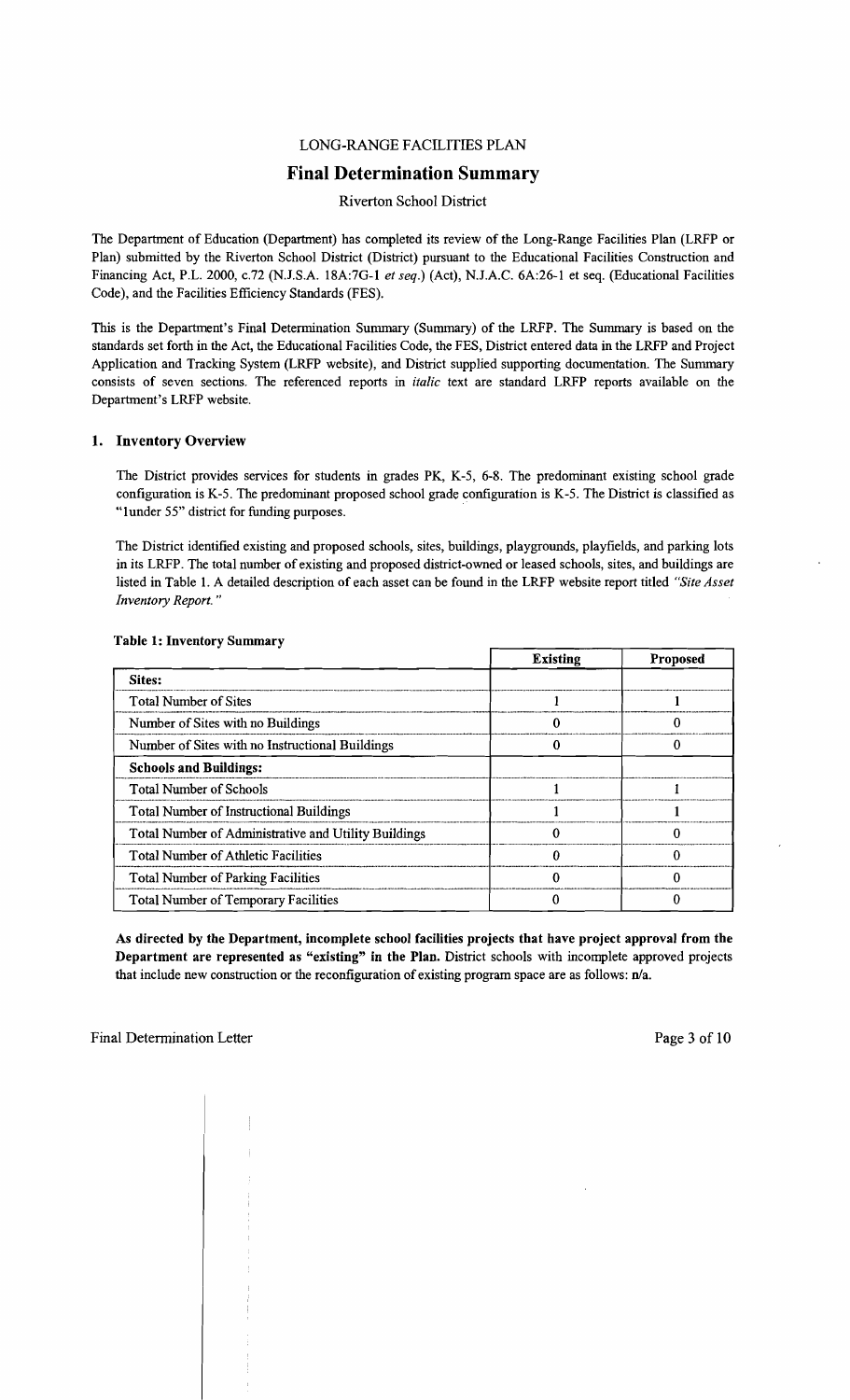Major conclusions are as follows:

- The District is proposing to maintain the existing number of District-owned or leased sites.
- The District is proposing to maintain the existing number of District-owned or operated schools.
- The District is proposing to maintain the existing number of District-owned or leased instructional buildings. The District is proposing to maintain the existing number of District-owned or leased noninstructional buildings.

FINDINGS The Department has determined that the proposed inventory is adequate for review of the District's LRFP. However, the LRFP determination does not imply approval of an individual school facilities project listed within the LRFP. The District must submit individual project applications for project approval. If building demolition or replacement is proposed, the District must submit a feasibility study, pursuant to N.J.S.A. 18A:7G-7b, as part of the application for the specific school facilities project.

## 2. District Enrollments and School Grade Alignments

The District determined the number of students, or "proposed emollments," to be accommodated in the LRFP on a district-wide basis and in each school. The District's existing and proposed emollments and the cohortsurvival projection provided by the Department on the LRFP website are listed in Table 2. Detailed information can be found in the LRFP website report titled *"Enrollment Projection Detail.* " Existing and proposed school emollments and grade alignments can be found in the report titled *"Enrollment and School Grade Alignment. "* 

|                             | <b>Actual Enrollments</b><br>2005 | <b>District Proposed</b><br><b>Enrollments</b> | <b>Department's LRFP</b><br><b>Website Projection</b> |  |
|-----------------------------|-----------------------------------|------------------------------------------------|-------------------------------------------------------|--|
| Grades K-12:                |                                   |                                                |                                                       |  |
| Grades K-5, including SCSE  | 159.                              | 181                                            | 181                                                   |  |
| Grades 6-8, including SCSE  | 74                                | 76                                             | 76                                                    |  |
| Grades 9-12, including SCSE |                                   |                                                |                                                       |  |
| <b>Totals K-12</b>          | 233<br>257                        |                                                | 257                                                   |  |
| Pre-Kindergarten:           |                                   |                                                |                                                       |  |
| Pre-Kindergarten, Age 3     |                                   |                                                |                                                       |  |
| Pre-Kindergarten, Age 4     |                                   |                                                |                                                       |  |
| Pre-Kindergarten, SCSE      |                                   |                                                |                                                       |  |

#### Table 2: Enrollment Comparison

*"SCSE"* = *Self-Contained Special Education* 

Major conclusions are as follows:

- The District elected to use the Department's LRFP website projection. Supporting documentation was submitted to the Department as required to justify the proposed emollments.
- The District is planning for increasing enrollments.
- The District is not an ECPA (Early Childhood Program Aid) District.

 $\overline{\phantom{a}}$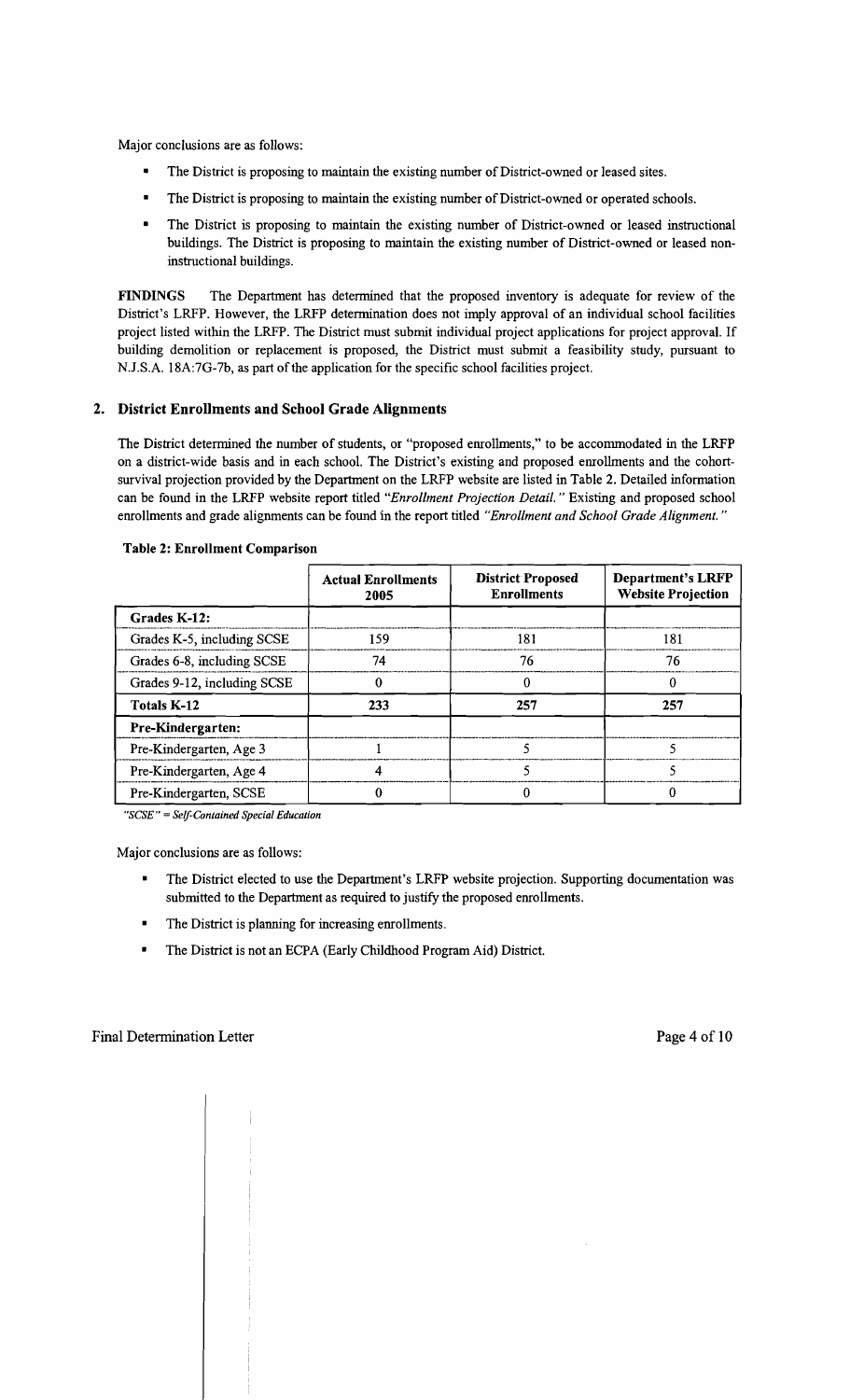FINDINGS The Department has determined that the District's proposed enrollments are supportable for review of the District's LRFP. The Department will require a current enrollment projection at the time an application for a school facilities project is submitted incorporating the District's most recent Fall Enrollment Report in order to verify that the LRFP's planned capacity is appropriate for the updated enrollments.

## 3. FES and District Practices Capacity

The proposed room inventories for each school were analyzed to determine whether the LRFP provides adequate capacity for the proposed enrollments. Two capacity calculation methods, called *"FES Capacity"* and *"District Practices Capacity,"* were used to assess existing and proposed school capacity in accordance with the FES and District program delivery practices. A third capacity calculation, called *"Functional Capacity, "*  determines Unhoused Students and potential State support for school facilities projects. Functional Capacity is analyzed in Section 5 of this Surnrnary.

- *FES Capacity* only assigns capacity to pre-kindergarten *(if district-owned or operated).* kindergarten, general, and self-contained special education classrooms. No other room types are considered to be capacity-generating. Class size is based on the FES and is prorated for classrooms that are sized smaller than FES classrooms. FES Capacity is most accurate for elementary schools, or schools with non-departmentalized programs, in which instruction is "homeroom" based. This capacity calculation may also be accurate for middle schools depending upon the program structure. However, this method usually significantly understates available high school capacity since specialized spaces that are typically provided in lieu of general classrooms are not included in the capacity calculations.
- *District Practices Capacity* allows the District to include specialized room types in the capacity calculations and adjust class size to reflect actual practices. This calculation is used to review capacity and enrollment coordination in middle and high schools.

A capacity utilization factor in accordance with the FES is included in both capacity calculations. A 90% capacity utilization rate is applied to classrooms serving grades K-8. An 85% capacity utilization rate is applied to classrooms serving grades 9-12. No capacity utilization factor is applied to preschool classrooms.

Table 3 provides a summary of existing and proposed district-wide capacities. Detailed information can be found in the LRFP website report titled *"FES and District Practices Capacity. "* 

|                                                 | <b>Total FES Capacity</b> | <b>Total District Practices Capacity</b> |
|-------------------------------------------------|---------------------------|------------------------------------------|
| $(A)$ Proposed Enrollments                      | 269                       | 269                                      |
| $ $ (B) Existing Capacity                       | 86                        | 202                                      |
| <i>Existing Capacity Status (B)-(A)</i>         | -183                      | -67                                      |
| $(C)$ Proposed Capacity                         | 86                        | 202                                      |
| <i><b>*Proposed Capacity Status (C)-(A)</b></i> | -183                      |                                          |

#### Table 3: FES and District Practices Capacity Summary

*\* Positive numbers signify surplus capacity; negative numbers signify inadequate capacity. Negative values for District Practices capacity are acceptable* if*proposed enrollments do not exceed* J*00% capacity utilization.*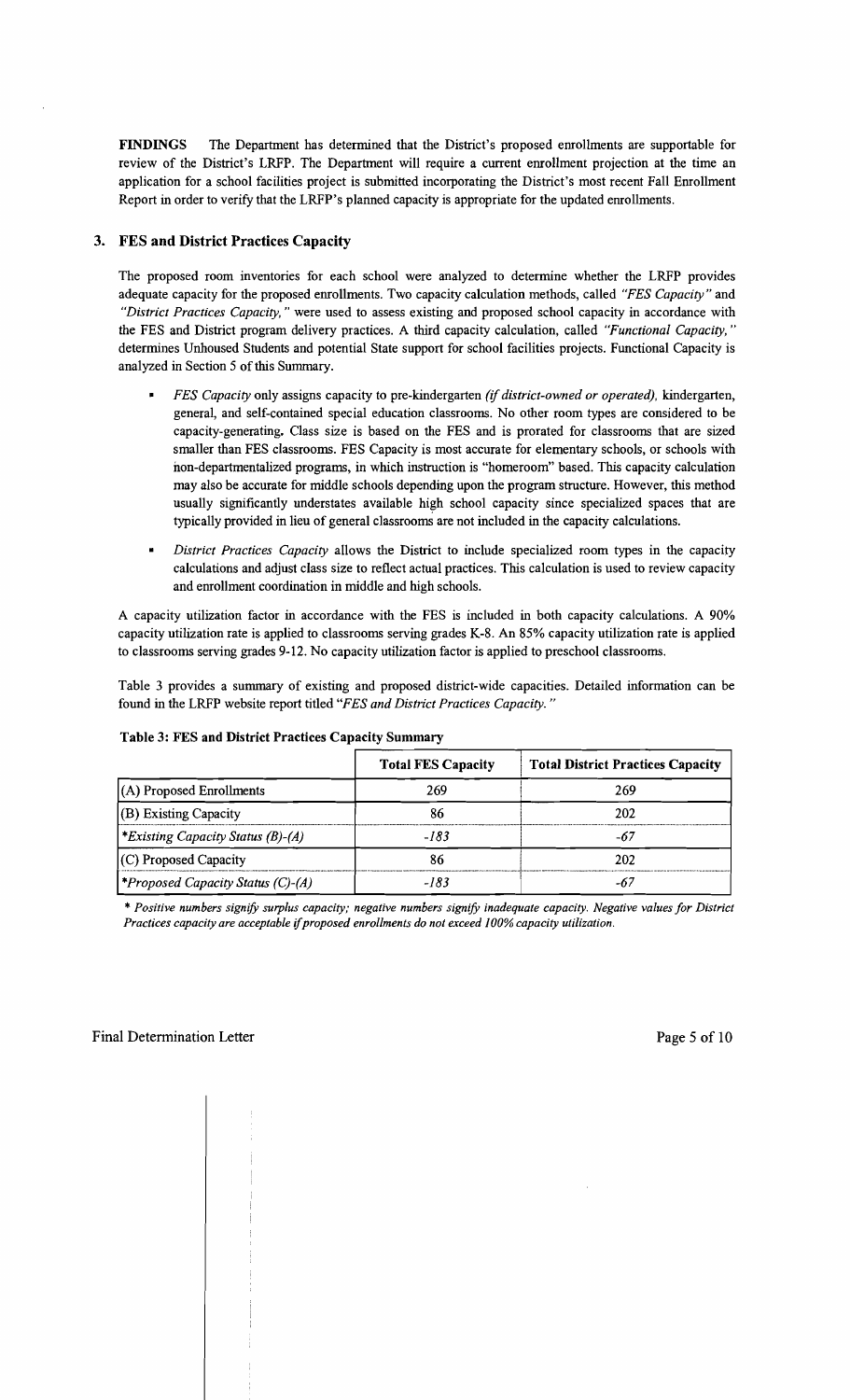Major conclusions are as follows:

- The District has appropriately coordinated proposed school capacities and enrollments in the LRFP.
- • Adequate justification has been provided by the District if capacity for a school deviates from the proposed enrollments by more than 5%.

**FINDINGS** The Department has determined that the proposed District capacity, in accordance with the proposed enrollments, is adequate for review of the District's LRFP. The Department will require a current enrollment projection at the time an application for a school facilities project is submitted, incorporating the District's most recent Fall Enrollment Report, in order to verify that the LRFP's planned capacity meets the District's updated enrollments.

## **4. Functional Capacity and Unhoused Students Prior to Proposed Work**

*Functional Capacity* was calculated and compared to the proposed enrollments to provide a preliminary estimate of Unhoused Students and new construction funding eligibility. Functional Capacity is the adjusted gross square footage of a school building *(total gross square feet minus excluded space)* divided by the minimum area allowance per Full-time Equivalent student for the grade level contained therein. Unhoused Students is the number of students projected to be enrolled in the District that exceeds the Functional Capacity of the District's schools pursuant to N.J.A.C.  $6A:26-2.2(c)$ .

*"Excluded Square Feet"* in the LRFP Functional Capacity calculation includes (1) square footage exceeding the FES for any pre-kindergarten, kindergarten, general education, or self-contained special education classroom; (2) grossing factor square footage *(corridors, stairs, mechanical rooms, etc.)* that exceeds the FES allowance, and (3) square feet proposed to be demolished or discontinued from use. Excluded square feet may be revised during the review process for individual school facilities projects.

Table 4 provides a preliminary assessment of Functional Capacity, Unhoused Students, and Estimated Maximum Approved Area for the various grade groups in accordance with the FES. Detailed infonnation concerning the calculation and preliminary excluded square feet can be found in the LRFP website reports titled *"Functional Capacity and Unhoused Students"* and *"Functional Capacity Excluded Square Feet. "* 

|                      |            | в          |                 |                |                          |
|----------------------|------------|------------|-----------------|----------------|--------------------------|
|                      |            | Estimated  |                 | D              | $E = C x D$              |
|                      | A          | Existing   | $C = A-B$       | Area           | <b>Estimated Maximum</b> |
|                      | Proposed   | Functional | Unhoused        | Allowance      | Approved Area for        |
|                      | Enrollment | Capacity   | <b>Students</b> | (gsf/students) | <b>Unhoused Students</b> |
| Elementary $(K-5)^*$ | 183        | 108        | 75              | 125.00         | 9,328                    |
| Middle $(6-8)$       | 86         | 51         | 35              | 134.00         | 4,699                    |
| $High (9-12)$        | 0          | 0          | $\theta$        | 151.00         | 0                        |
| <b>Totals K-12</b>   | 269        | 159        |                 |                |                          |

#### **Table 4: Functional Capacity and Unhoused Students Prior to Proposed Work**

*\*Pre-kindergarten students are not included in the calculations.* 

#### Final Determination Letter and the state of 10 and 10 and 10 and 10 and 10 and 10 and 10 and 10 and 10 and 10 and 10 and 10 and 10 and 10 and 10 and 10 and 10 and 10 and 10 and 10 and 10 and 10 and 10 and 10 and 10 and 10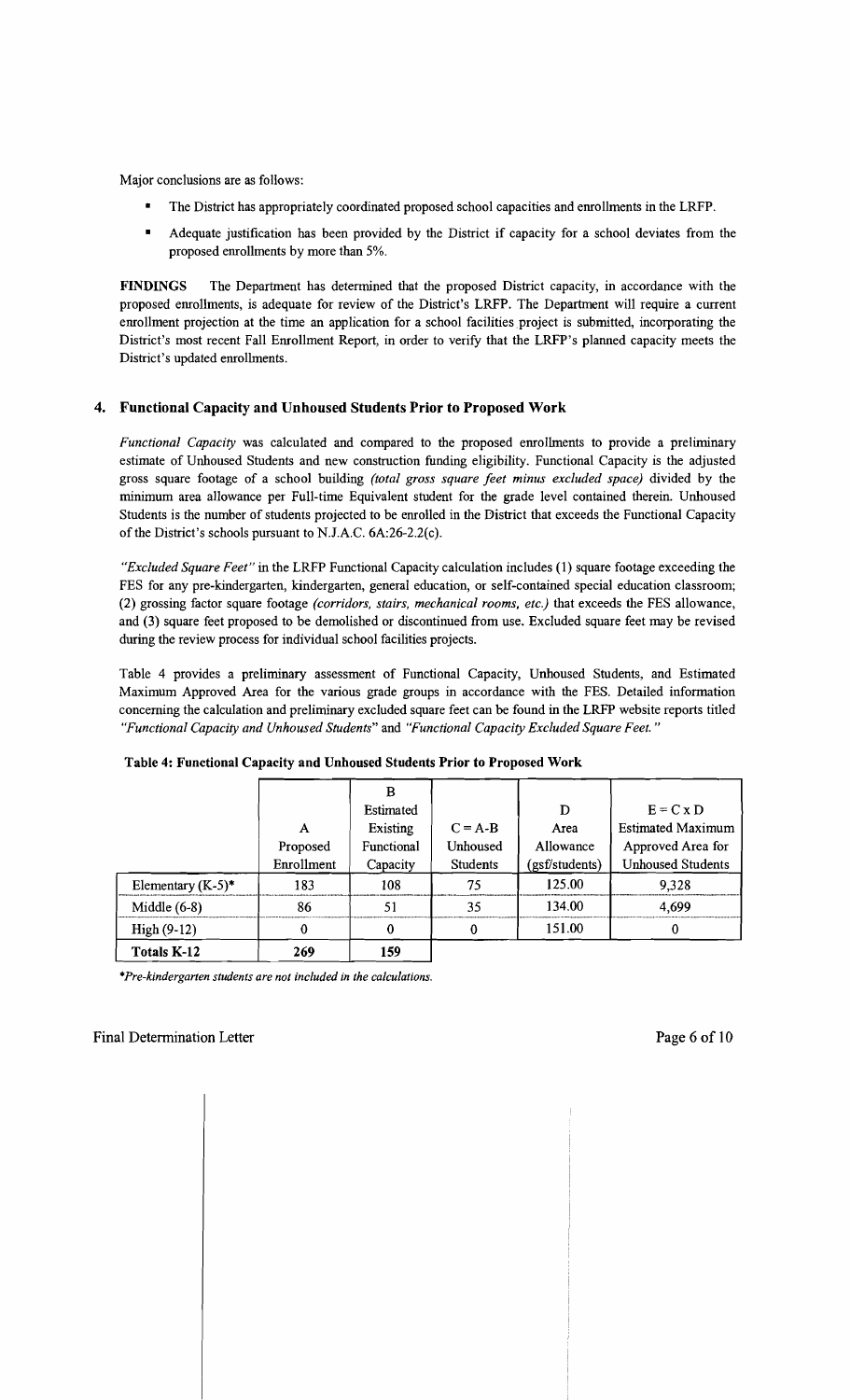Major conclusions are as follows:

- The calculations for "Estimated Existing Functional Capacity" n/a school facilities projects that have been approved by the Department but were not under construction or complete at the time of Plan submission.
- The District, based on the preliminary LRFP assessment, does not have Unhoused Students for the following FES grade groups:  $n/a$ .
- The District, based on the preliminary LRFP assessment, has Unhoused Students for the following FES grade groups: n/a.
- The District is not an ECPA district. Therefore, pre-kindergarten students are not included in the calculations. Unhoused pre-kindergarten self-contained special education students are eligible for State support. A determination of square footage eligible for State support will be made at the time an application for a specific school facilities project is submitted to the Department for review and approval.
- The District none selected proposing to demolish or discontinue the use of existing District-owned instructional space. The Functional Capacity calculation excludes square feet proposed to be demolished or discontinued for the following FES grade groups:  $n/a$ .

FINDINGS Functional Capacity and Unhoused Students calculated in the LRFP are preliminary estimates. Justification for square footage in excess of the FES and the determination of additional excluded square feet, Preliminary Eligible Costs (PEC), and Final Eligible Costs (FEC) will be included in the review process for specific school facilities projects. A feasibility study undertaken by the District is required if building demolition or replacement is proposed per NJ.A.C. 6A:26-2.3(b)(1O).

## **5. Proposed Work**

The District was instructed to review the condition of its facilities and sites and to propose corrective *"system"*  and *"inventory"* actions in its LRFP. *"System"* actions upgrade existing conditions without changing spatial configuration or size. Examples of system actions include new windows, finishes, and mechanical systems. *"Inventory"* actions address space problems by removing, adding, or altering sites, schools, buildings and rooms. Examples of inventory actions include building additions, the reconfiguration of existing walls, or changing room use.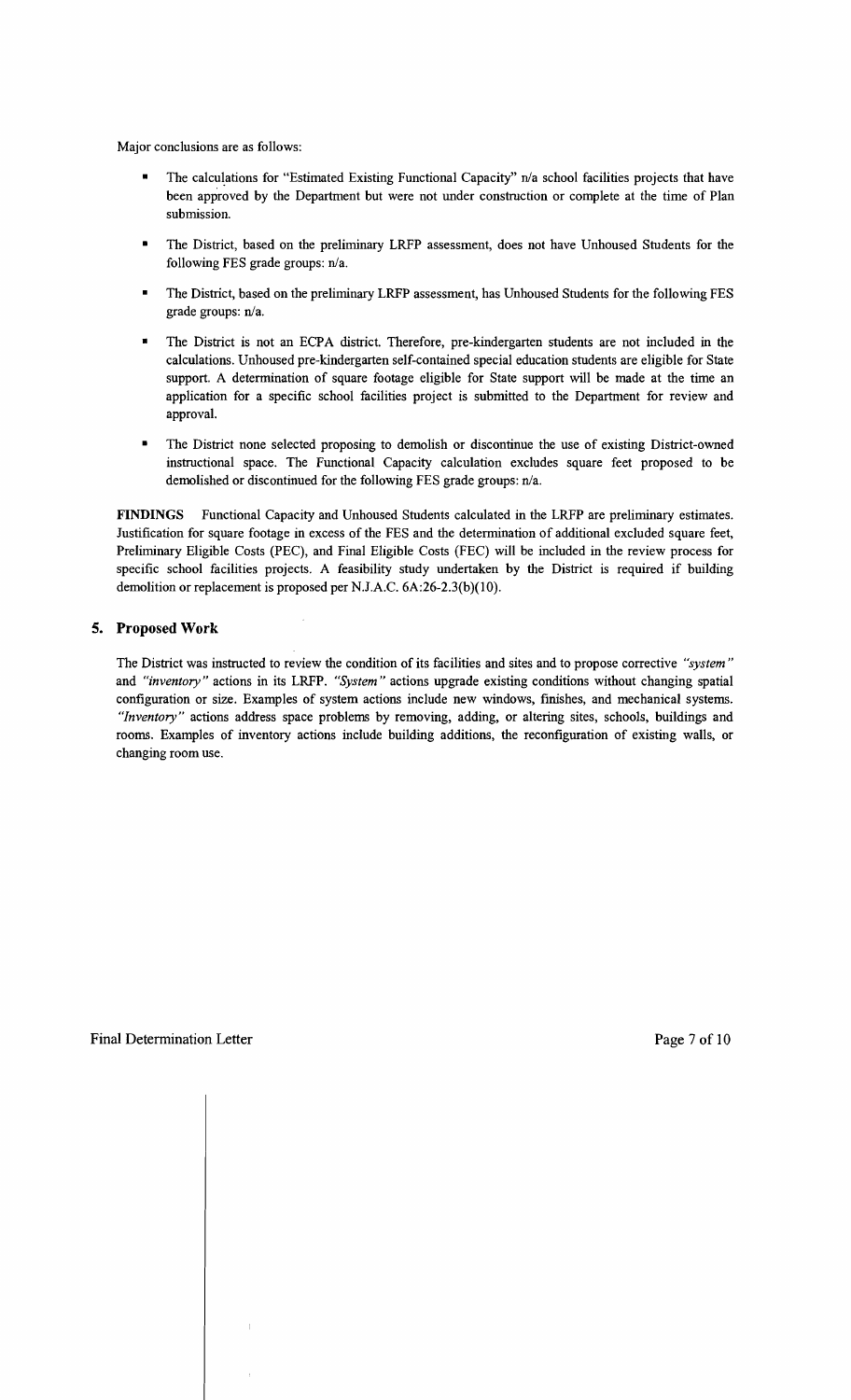Table 5 summarizes the type of work proposed in the District's LRFP for instructional buildings. Detailed information can be found in the LRFP website reports titled *"Site Asset Inventory," "LRFP Systems Actions Summary,* " *and "LRFP Inventory Actions Summary. "* 

Table 5: Proposed Work for Instructional Buildings

| <b>Type of Work</b>                                            | Work Included in LRFP |  |  |
|----------------------------------------------------------------|-----------------------|--|--|
| <b>System Upgrades</b>                                         | YFS                   |  |  |
| <b>Inventory Changes</b>                                       |                       |  |  |
| Room Reassignment or Reconfiguration                           |                       |  |  |
| <b>Building Addition</b>                                       |                       |  |  |
| New Building                                                   |                       |  |  |
| Partial or Whole Building Demolition or Discontinuation of Use |                       |  |  |
| New Site                                                       |                       |  |  |

Major conclusions are as follows:

- The District has proposed system upgrades in one or more instructional buildings.
- The District has not proposed inventory changes, none selected, in one or more instructional buildings.
- The District has not proposed new construction in lieu of rehabilitation in one or more instructional buildings.

Please note that costs represented in the LRFP are for capital planning purposes only. Estimated costs are not intended to represent preliminary eligible costs or final eligible costs of approved school facilities projects.

The Act (N.J.S.A. 18A:7G-7b) provides that all school facilities shall be deemed suitable for rehabilitation unless a pre-construction evaluation undertaken by the District demonstrates to the satisfaction of the Commissioner that the structure might pose a risk to the safety of the occupants even after rehabilitation or that rehabilitation is not cost-effective. Pursuant to NJ.A.C. 6A:26-2.3(b)(1O), the Commissioner may identify school facilities for which new construction is proposed in lieu of rehabilitation for which it appears from the information presented that new construction is justified, provided, however, that for such school facilities so identified, the District must submit a feasibility study as part of the application for the specific school facilities project. The cost of each proposed building replacement is compared to the cost of additions or rehabilitation required to eliminate health and safety deficiencies and to achieve the District's programmatic model.

Facilities used for non-instructional or non-educational purposes are ineligible for State support under the Act. However, projects for such facilities shall be reviewed by the Department to determine whether they are consistent with the District's LRFP and whether the facility, if it is to house students (full or part time) conforms to educational adequacy requirements. These projects shall conform to all applicable statutes and regulations.

FINDINGS The Department has determined that the proposed work is adequate for review of the District's LRFP. However, Department approval of proposed work in the LRFP does not imply that the District may proceed with a school facilities project. The District must submit individual project applications with cost estimates for Department project approval. Both school facilities project approval and other capital project review require consistency with the District's approved LRFP.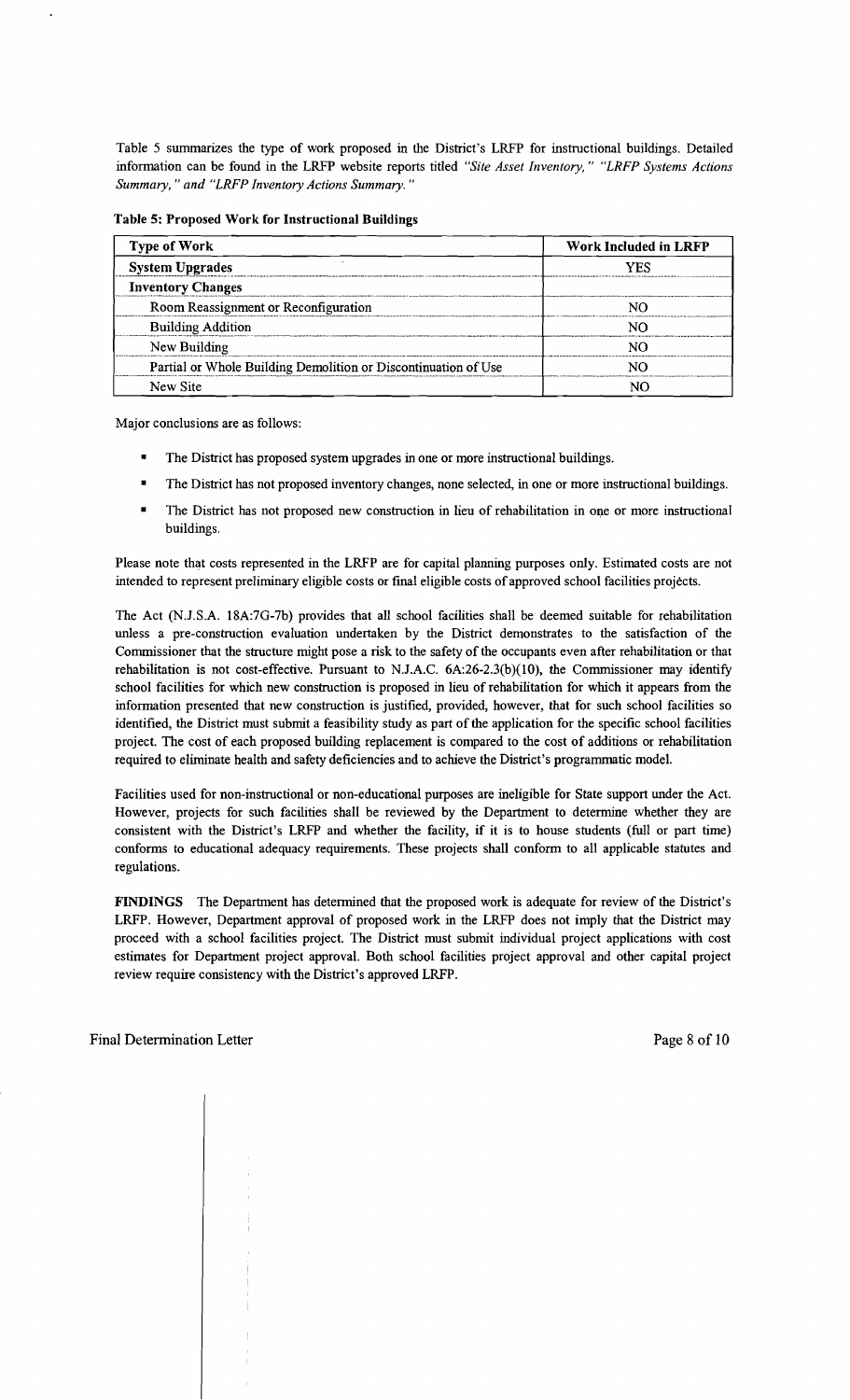## 6. Functional Capacity and Unhoused Students After Completion of Proposed Work

The *Functional Capacity* of the District's schools *after* completion of the scope of work proposed in the LRFP was calculated to highlight any remaining Unhoused Students.

Table 6 provides a preliminary assessment of Unhoused Students and Estimated Remaining Maximum Area after completion of new construction proposed in the LRFP, if applicable. Detailed information concerning the calculation can be found in the website report titled *"Functional Capacity and Unhoused Students."* 

|                      | Estimated     |            |                |                | Estimated       |
|----------------------|---------------|------------|----------------|----------------|-----------------|
|                      | Maximum       |            | Proposed       |                | Maximum Area    |
|                      | Approved Area |            | Functional     | Unhoused       | for Unhoused    |
|                      | for Unhoused  | Total New  | Capacity after | Students after | <b>Students</b> |
|                      | Students      | <b>GSF</b> | Construction   | Construction   | Remaining       |
| Elementary $(K-5)^*$ | 9,328         | 0          | 108            | 75             | 9,328           |
| Middle $(6-8)$       | 4.699         |            | 51             | 35             | 4.699           |
| High (9-12)          |               |            |                |                |                 |
| Totals K-12          |               |            | 159            |                |                 |

Table 6: Functional Capacity and Unhoused Students After Completion of Proposed Work

*\*Pre-kindergarten students are not included in the calculations.* 

Major conclusions are as follows:

- New construction is proposed for the following grade groups:  $n/a$ .
- **•** Proposed new construction exceeds the estimated maximum area allowance for Unhoused Students prior to the completion of the proposed work for the following grade groups:  $n/a$ .
- The District, based on the preliminary LRFP assessment, will not Unhoused Students after completion of the proposed LRFP work for the following grade groups: n/a.

FINDINGS The Functional Capacity and Unhoused Students calculated in the LRFP are preliminary estimates. Justification for square footage in excess of the FES and the determination of additional excluded square feet, Preliminary Eligible Costs (PEC), and Final Eligible Costs (FEC) will be included in the review process for specific school facilities projects.

## 7. Proposed Room Inventories and the Facilities Efficiency Standards

The District's proposed room inventories for instructional buildings, or programmatic models, were evaluated to assess general educational adequacy and compliance with the FES area allowance pursuant to N.J.A.C. 6A:26-2.2 and 2.3. Major conclusions are as follows:

- The District is not proposing school(s) that will provide less square feet per student than the FES allowance. Schools proposed to provide less area than the FES are as follows: n/a.
- The District none selected proposing school(s) that exceed the FES square foot per student allowance.